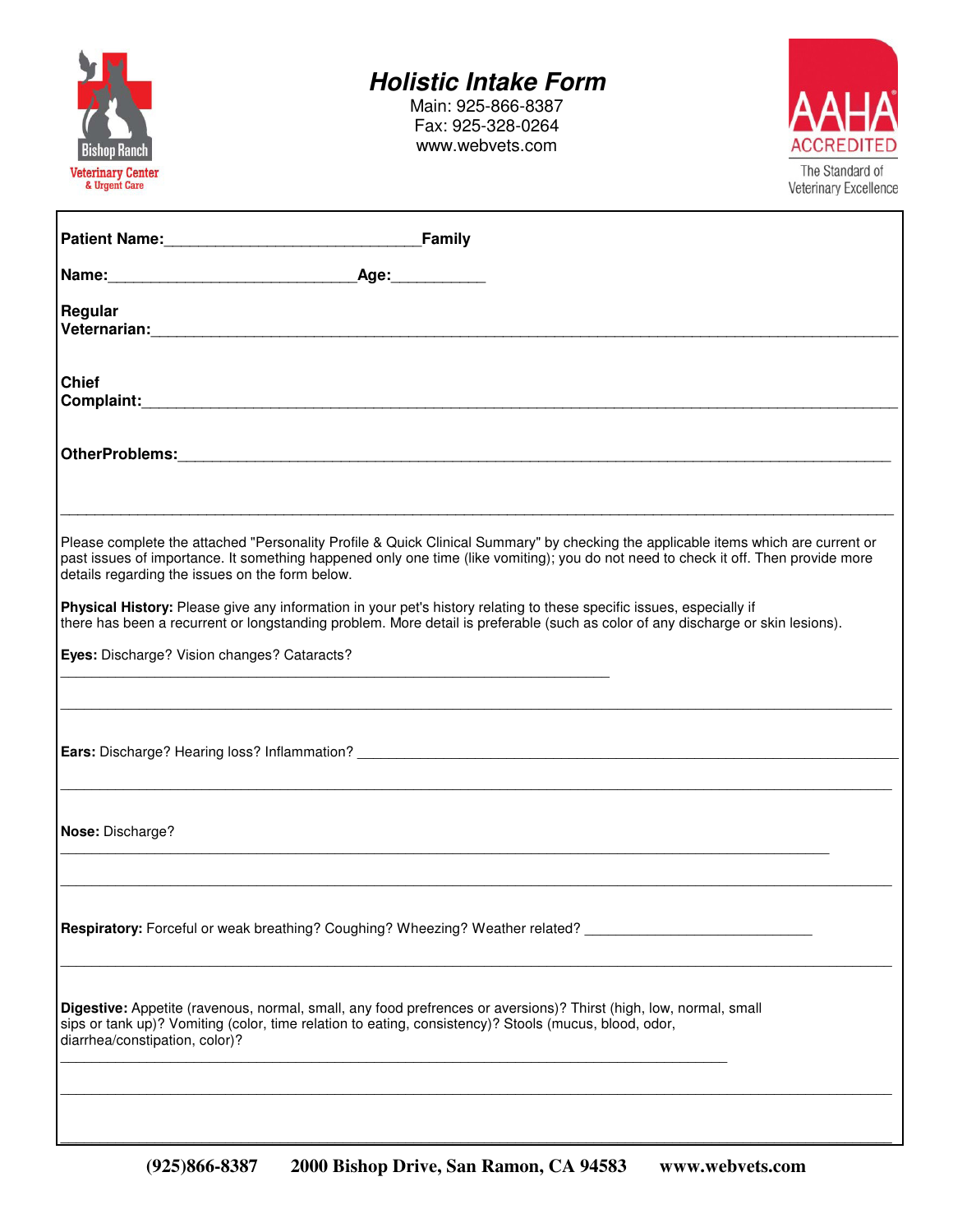

### **Holistic Intake Form**



| Skin: Greasy? Dry? Flakey? Itchy? Red? Infected areas? Smelly? Draining tracts? Individual lesions or large generalized problems?                                                                                                                      |
|--------------------------------------------------------------------------------------------------------------------------------------------------------------------------------------------------------------------------------------------------------|
|                                                                                                                                                                                                                                                        |
| Heart: Any history of circulatory problems? Changes in energy level? Pacing/howling or erratic behavior?                                                                                                                                               |
| Kidney/Bladder: Blood in urine? Straining to urinate? Crystals in urine? Increased frequency of urination? Incontinence?                                                                                                                               |
|                                                                                                                                                                                                                                                        |
| Bones/Muscles/Ligaments: Lameness (first occurrence, location, duration, better with motion or rest,<br>worse with cold or damp weather, any detection of warmth or coldness-to touch-in affected area)?<br>Weakness in front or rear?                 |
|                                                                                                                                                                                                                                                        |
| Emotional: How long has your pet lived with you? Any other pets in the house? Is the home environment stressful? Characterize<br>your pet's personality.                                                                                               |
|                                                                                                                                                                                                                                                        |
|                                                                                                                                                                                                                                                        |
| General Questions: Does your pet prefer: sun or shade? Carpet or Tile? Pet bed or bare floor? Does your pet prefer activity or is<br>he/she sedentary? How does your pet act when ill? Is your pet taking any medications or supplements at this time? |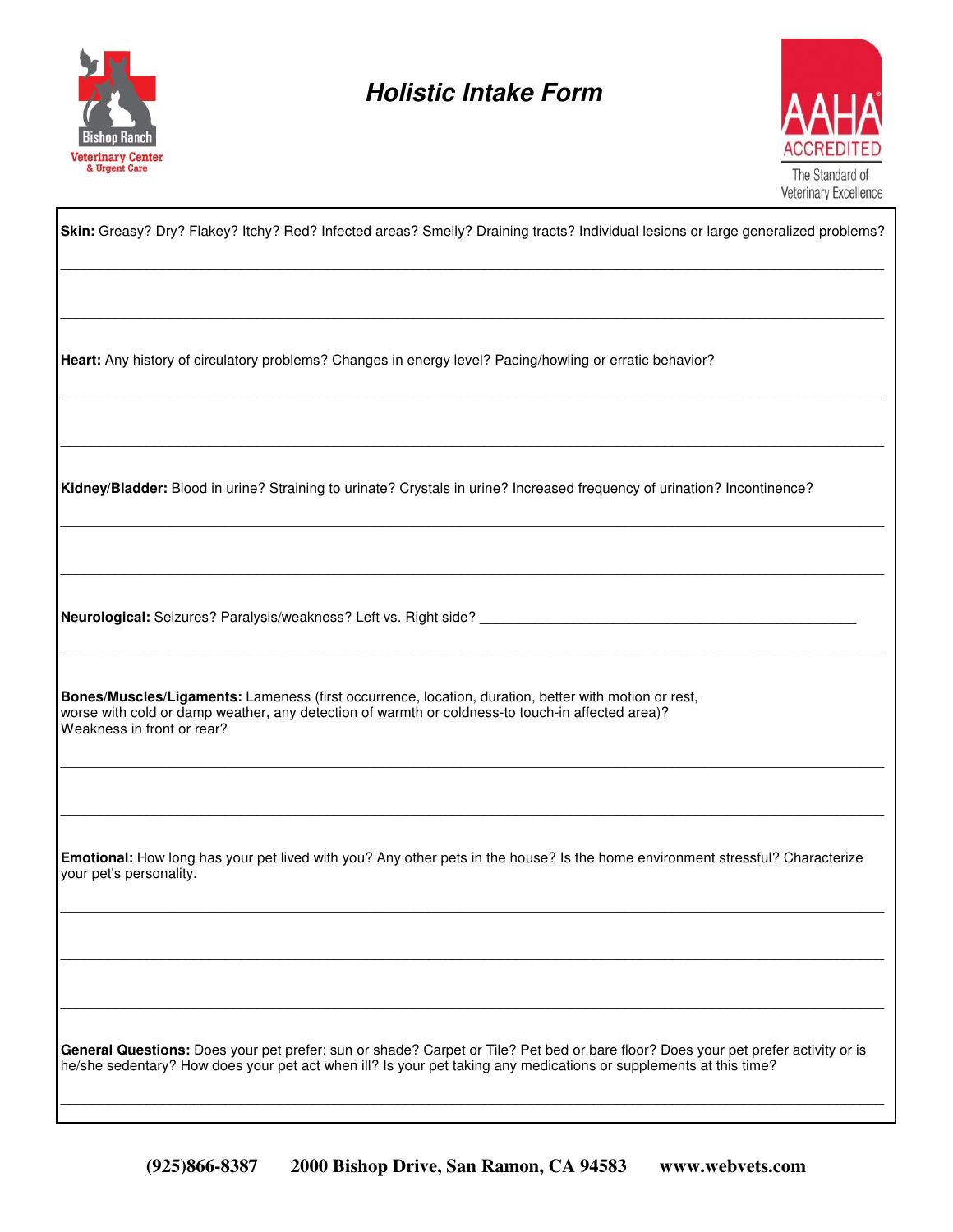

**Pet Personality & Quick Clinical Summary**



| <b>Owner Information</b>  |                                     |                                                           |                                            |                                                   |                |                           |  |
|---------------------------|-------------------------------------|-----------------------------------------------------------|--------------------------------------------|---------------------------------------------------|----------------|---------------------------|--|
| <b>Name</b>               |                                     | Telephone                                                 |                                            |                                                   | Email          |                           |  |
| <b>Address</b>            |                                     |                                                           |                                            |                                                   |                |                           |  |
| <b>Animal Information</b> |                                     | <b>Name</b>                                               |                                            |                                                   | <b>Species</b> |                           |  |
| <b>Sex</b>                | Intact                              | Age                                                       |                                            | Weight                                            |                |                           |  |
| <b>Current Medication</b> |                                     |                                                           |                                            |                                                   |                |                           |  |
| <b>Major Complaints</b>   |                                     |                                                           |                                            |                                                   |                |                           |  |
| <b>Current Diet/Food</b>  |                                     |                                                           |                                            |                                                   |                |                           |  |
|                           |                                     |                                                           | Fire                                       |                                                   |                |                           |  |
|                           |                                     | <b>Normals</b>                                            |                                            | Abnormals                                         |                |                           |  |
|                           |                                     | $\perp$ Lively<br>Communicative<br>Very Friendly          | Insomnia<br>Separation anxiety<br>Restless |                                                   |                |                           |  |
|                           |                                     | Affectionate<br>Loves to be petted<br>Center of the party |                                            | Excess heat<br>Rapid heart rate<br>Heart problems |                |                           |  |
|                           | Wood                                |                                                           |                                            |                                                   | Earth          |                           |  |
| Normals                   |                                     | Abnormals                                                 |                                            | Normals                                           |                | Abnormals                 |  |
| Decisive                  | Ligament problems                   |                                                           |                                            | Relaxed, laid back                                |                | Diarrhea                  |  |
| Assertive                 | Liver problems                      |                                                           |                                            | Sociable                                          |                | Constipation              |  |
| Confident                 | Red eyes                            |                                                           |                                            | Round and large                                   |                | Loss of appetite          |  |
| Strong                    | Angers easily                       |                                                           |                                            | $\Box$ Loyal                                      |                | Vomitis                   |  |
| Impulsive                 | Ear problems                        |                                                           |                                            | Serene and balanced                               |                | <b>Gum Disease</b>        |  |
| Athletic-Stamina          | Nail problems                       |                                                           |                                            | Cares for others (motherly)                       |                | <b>Weak Muscles</b>       |  |
| Alpha Animal              | Footpad problems<br>Anal sac issues |                                                           |                                            |                                                   |                | Overeats-obese            |  |
|                           |                                     |                                                           |                                            |                                                   |                | Worries                   |  |
| Water                     |                                     |                                                           |                                            |                                                   | Metal          |                           |  |
| <b>Normals</b>            |                                     | Abnormals                                                 |                                            | <b>Normals</b>                                    |                | Abnormals                 |  |
| Careful                   | Rear weakness                       |                                                           |                                            | Loves order                                       |                | Asthma                    |  |
| Curious                   | Fearful                             |                                                           |                                            | Obeys the rules                                   |                | Dry skin                  |  |
| Self contained            | Bone and back issues                |                                                           |                                            | Aloof                                             |                | Sinus problems            |  |
| Likes to hide             | Urinary problems                    |                                                           |                                            | Symmetrical body                                  |                | <b>Breathing disorder</b> |  |
| Meditative                | Disturbed growth                    |                                                           |                                            | Disciplined attitude                              |                | Nose problems             |  |
| Slow and consistent       | Deafness                            |                                                           |                                            | Good hair/coat                                    |                | Cough                     |  |

Reproductive problems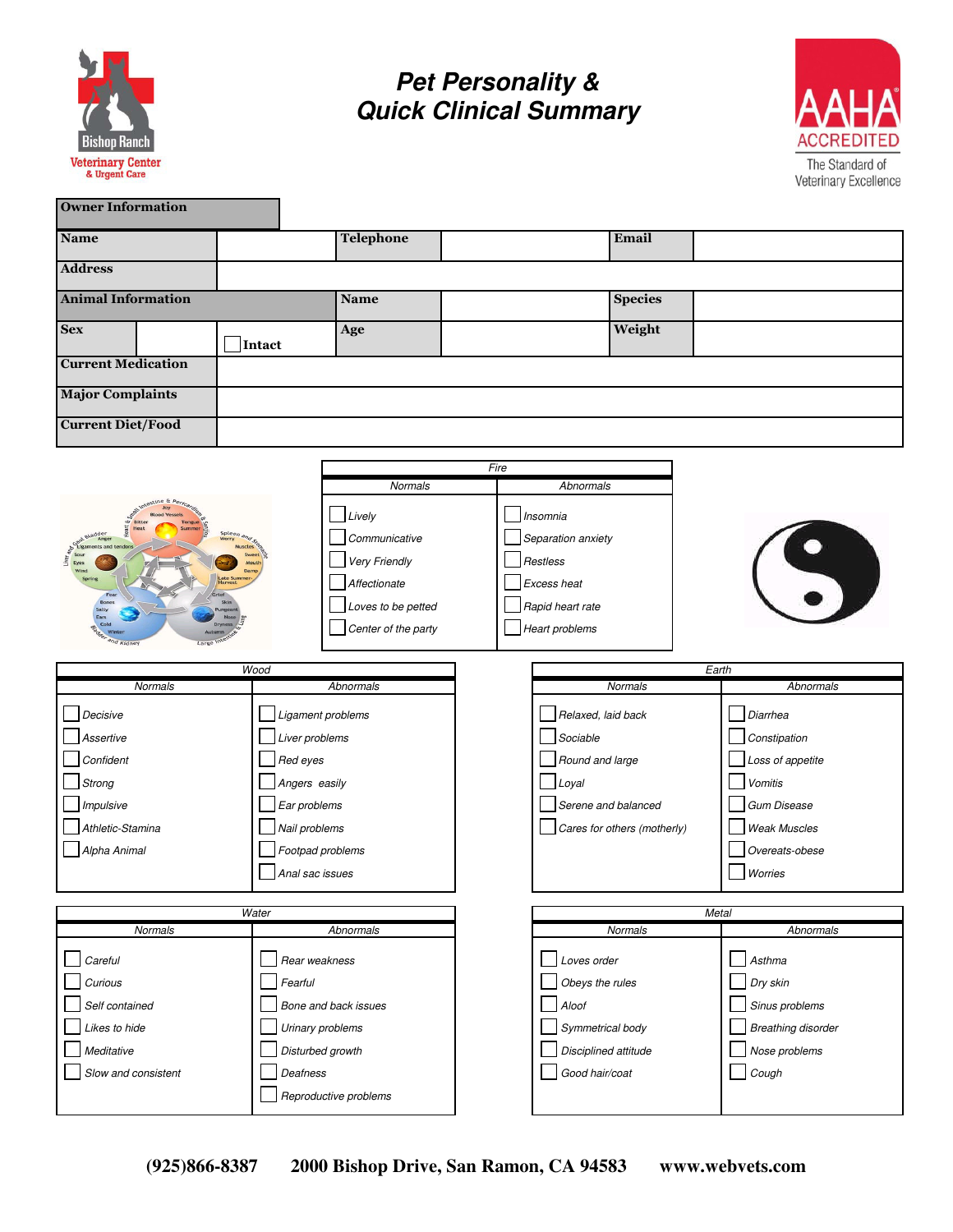

## **Holistic Consent Form**



Thank you for your interest in pursuing holistic treatment for your pet. Bishop Ranch Veterinary Center offers consultations in the use of acupuncture, herbs, homeopathic remedies and nutrition. Acupuncture and homeopathy often require 3 to 4 treatments for maximum effect. Acupuncture visits are usually scheduled once a week for the first few weeks, and then on an as-needed basis. Homeopathic follow up visits are every 2 to 3 weeks, depending upon the condition being treated.

These types of holistic modalities can be used to treat a board range of problems that are conventionally treated with drugs. However, not every problem can be successfully resolved. Sometimes the disease is too advanced for holistic methods. Other times, we do not have the necessary knowledge or experience. Occasionally, our methods fail in spite of our best efforts. We say this not to discourage you, but rather to honestly communicate our skills and also our limitations. If it is the doctor's opinion that for the well being of your pet he/she should receive conventional medication and/or surgery, we will promptly inform you and arrange such care.

If your pet has multiple problems or is on multiple medications and you are not a regular client of Bishop Ranch Veterinary Center it is imperative that all medical records for your pet be faxed or mailed to Bishop Ranch Veterinary Center a minimum of 5 days before your scheduled appointment. If you are a current Bishop Ranch Veterinary Center client your pet's records will automatically be forwarded to either Dr. Easton or Dr. Williams.

The first holistic appointment is 60 minutes long. Please complete all of the enclosed forms before your first appointment. You may fax completed forms to 925-328-0264 or bring them to the appointment. If you are a new client to Bishop Ranch Veterinary Center we ask that you arrive 15 minutes before your appointment. The initial holistic consultation includes a full history and physical examination, an analysis and either an acupuncture treatment or a homeopathic remedy (medicine). Follow up appointments are 30-40 minutes long and should be scheduled a minimum of 1 week in advance.

I have read the explanation of the type of alternative treatment offered by Bishop Ranch Veterinary Center & Holistic Medicine. I agree that this is what I want for my pet.

Pet

 $\overline{\phantom{a}}$ 

Owner\_\_\_\_\_\_\_\_\_\_\_\_\_\_\_\_\_\_\_\_\_\_\_\_\_\_\_\_\_\_\_\_\_\_\_\_\_\_\_\_\_\_\_\_\_\_\_\_Date:\_\_\_\_\_\_\_\_\_\_\_\_\_\_\_\_\_\_\_\_\_\_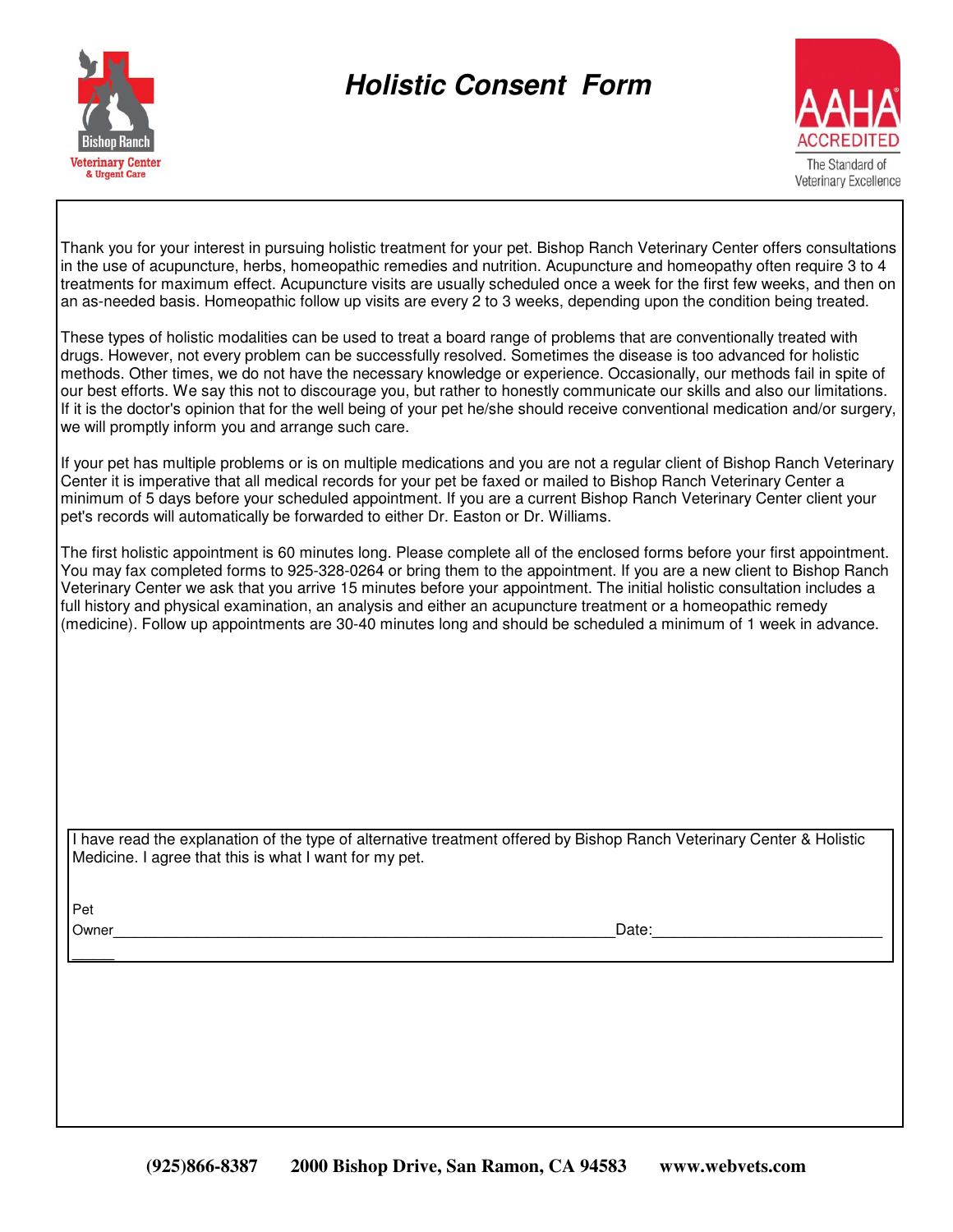

## **Brief Explanation of Homeopathy**



Homeopathy started about 200 years ago with a discovery by German doctor, Samuel Hahnemann. Wondering why quinine was useful in malaria, he took the medicine himself and found that, given to a healthy person; it temporarily produced the symptoms found in Malaria. When given to a malaria patient, however, it was curative.

"Homeopathy" means literally to "treat with a similar disease". Its central principle, "Like cures like," is in contrast to other medical approaches like allopathic medicine. The term "allopathic" means to "treat with other than disease" and is used to denote the standard medical approach of today, which attempts to counteract symptoms. For example, a patient with diarrhea may be given a drug that slows intestinal motility.

To better understand how homeopathy works, it helps to consider two aspects of a disease. First, there is the immediate cause, such as a bacteria, virus, toxin, or internal immunological activity. Second, there is the patient's response - their reaction and defenses, such as fever, inflammation and discharge. These are the body's attempts to eliminate pathogens and toxins and to heal the tissue.

While homeopaths do not ignore immediate causes, such as infection, their primary focus is on the patient's attempts to respond and heal. Their aim is to strengthen the patient's defenses and shift the balance in favor of recovery.

Dr. Hahnemann found that substances could be used to stimulate healing by applying the principle of "like cures like" in very specific ways. He would give the patient a substance that would gently nudge their system in the direction of the "disease", reproducing the same (or almost same) syndrome for a whole set of particular symptoms in a mild form. He found this to be a very effective way to stimulate their natural defenses. It is almost as if the patient's defenses cannot distinguish between the natural disease and what the similar substance is doing. Thus homeopaths fine-tune the use of medicines to enhance the patient's own attempts to overcome the disease.

In the manner, homeopathy employs hundreds of substances that have all been thoroughly studies as to their unique effects on the body, emotions and mind. Some of these are common herbs; others are from poisonous plants; some remedies are made from toxins and venoms.

Homeopathic pharmacists carefully prepare these many substances in a time - tested manner that enhances their usefulness while minimizing potential harm. They carefully dilute them to eliminate toxic effects, at the same time shaking or grinding them in a way that energizes their helpful effect. This use of a dilute similar substance is somewhat like to the use of vaccines or to the method of allergy desensitization.

In summary, homeopathy stimulates the healing process through temporarily establishing an artificial disturbance of health with medicines. This disturbance, when similar to the disturbance caused by the disease, makes the body work harder to get well. The healing changes that follow are result of this stimulation.

While simple in theory, this process requires skill and experience, particularly in chronic conditions. The homeopathic doctor carefully evaluates the changes that occur after use of each homeopathic medicine. In this way, that patient can be guided to the recovery of their health over the weeks or months necessary for the body to repel the disease and repair damaged tissue.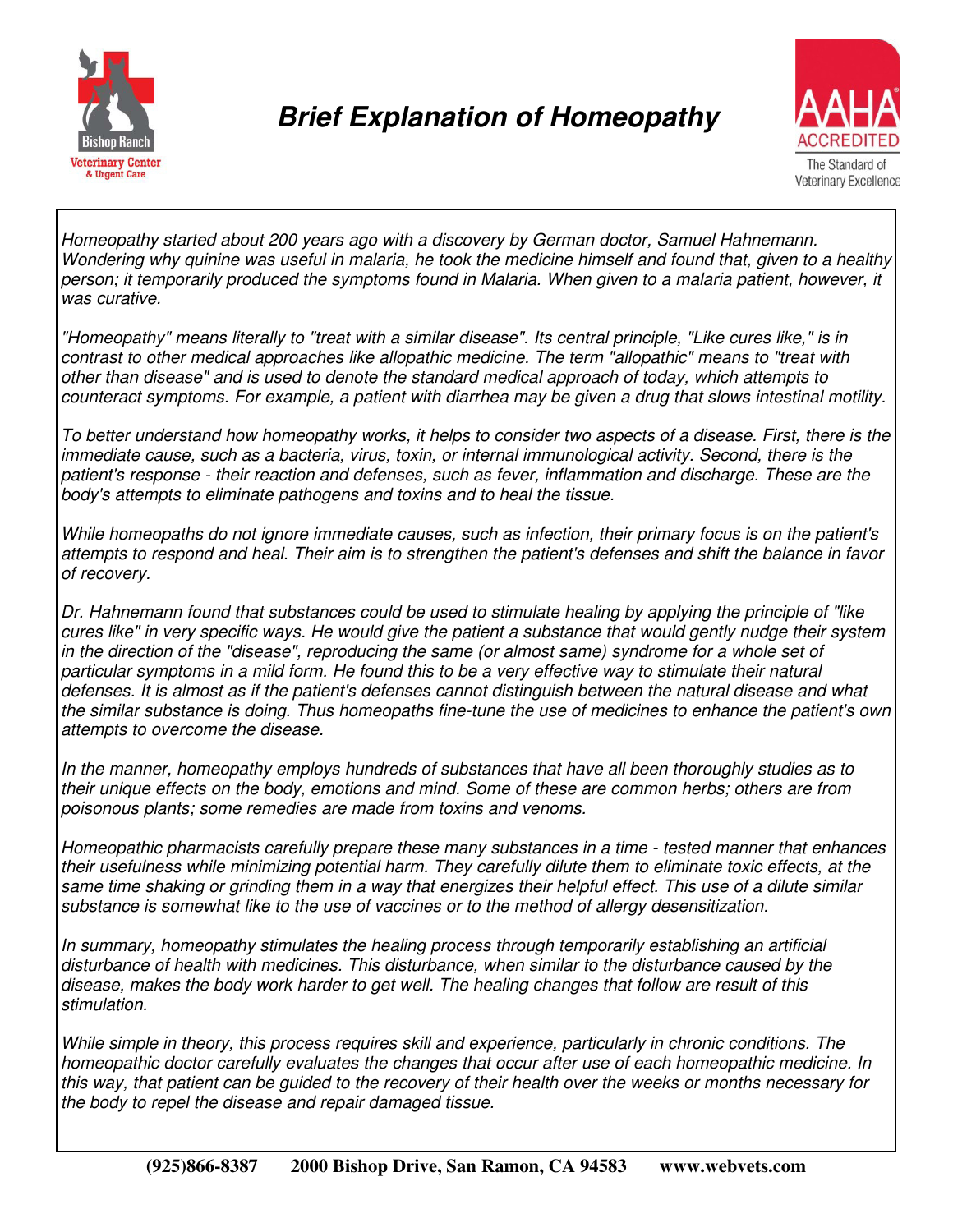

# Acupuncture & Your Pet



For thousands of years, acupuncture has been used to promote balance in the body's total energy system and ability to heal. In all animals there are precise locations on or near the surface of the body known as acupuncture points; these points, when stimulated, may produce changes in the body's internal organs and functions.

Traditionally, inserting a fine stainless steel, gold, or sterling silver needle into the point causes a specific desired effect. Other methods of stimulation include the application of heat, electricity, laser light, or injection. Veterinary acupuncture utilizes both the ancient theories of Traditional Chinese Medicine (TCM) and the western observations of physiological response and correlation of effect, in the selection of acupuncture points to treat.

The ancient theories of TCM describe the body as having a network of energy channels, called meridians, which conduct flow of Qi - the body's sustaining energy force. Qi regulates bodily functions as it flows to and through all parts of the physical body. When Qi flows in a smooth harmonious manner, health is the result. The healthy flow of Qi through the meridian channels may be disrupted by any number of things, such as:

- Advanced age
- Chronic injury
- Sudden trauma
- Environmental factors such as heat, cold, wind or toxin(s)
- Poor or inappropriate nutrition
- Inadequate exercise or overexertion
- Insufficient rest
- Genetic weakness
- **Stress**

Whenever Qi becomes disrupted imbalances occurs and disease may result. The flow of Qi may be influenced by the stimulation of acupuncture points. Qi may be nourished by proper food, herbs, exercise, and body manipulation. The stimulation of acupuncture points by needles or other means is an attempt to re-establish the proper balance or flow of Qi throughout the body. The use of herbs, nutritional support, and exercise are implemented in an attempt to assist the body in obtaining the appropriate Qi it must acquire from its environment. Acupuncture helps to reset the energy system "circuit board" by balancing the flow of Qi within the body.

#### The use of acupuncture has been shown to:

Provide generalized oxygenation and increased blood flow to specific areas of treatment. Aid production of endogenous cortisone and other anti-inflammatory secretions. Release the internal production of endorphins, the body's natural painkillers. Stimulate immunity by increasing white blood cell count and antibody production.

Acupuncture's influence on the body's nervous system is such that it may inhibit pain and increase cardiac output, as well as stimulate bone healing, and suppression of the cough reflex. Several theories have been used to explain the effects produced by the treatment of acupuncture, but none of these theories, standing alone, is able to explain the effects observed.

Acupuncture can be the only method of choice, or it may be combined with other treatment modalities such as chiropractic, herbal or nutritional support. Acupuncture may also be combined with more conventional western treatment modalities to enhance the body's response to the treatment.